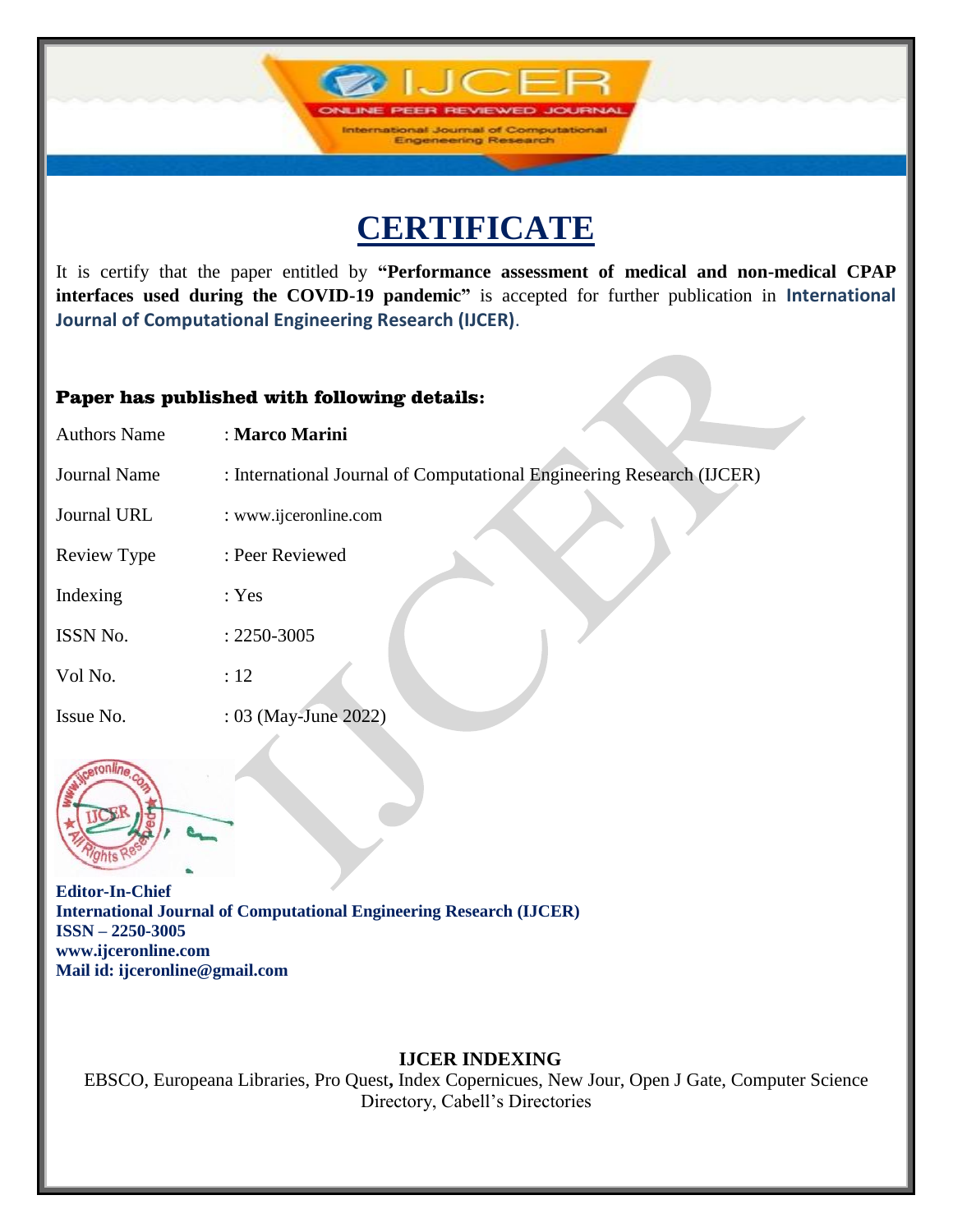**IJCF** 

International Journal of Computation **Engeneering Research** 

It is certify that the paper entitled by **"Performance assessment of medical and non-medical CPAP interfaces used during the COVID-19 pandemic"** is accepted for further publication in **International Journal of Computational Engineering Research (IJCER)**.

#### Paper has published with following details:

| <b>Authors Name</b> | : Lorenzo Capponi                                                     |
|---------------------|-----------------------------------------------------------------------|
| <b>Journal Name</b> | : International Journal of Computational Engineering Research (IJCER) |
| Journal URL         | : www.ijceronline.com                                                 |
| Review Type         | : Peer Reviewed                                                       |
| Indexing            | : Yes                                                                 |
| ISSN No.            | $: 2250 - 3005$                                                       |
| Vol No.             | :12                                                                   |
| Issue No.           | : 03 (May-June 2022)                                                  |



**Editor-In-Chief International Journal of Computational Engineering Research (IJCER) ISSN – 2250-3005 www.ijceronline.com Mail id: ijceronline@gmail.com**

### **IJCER INDEXING**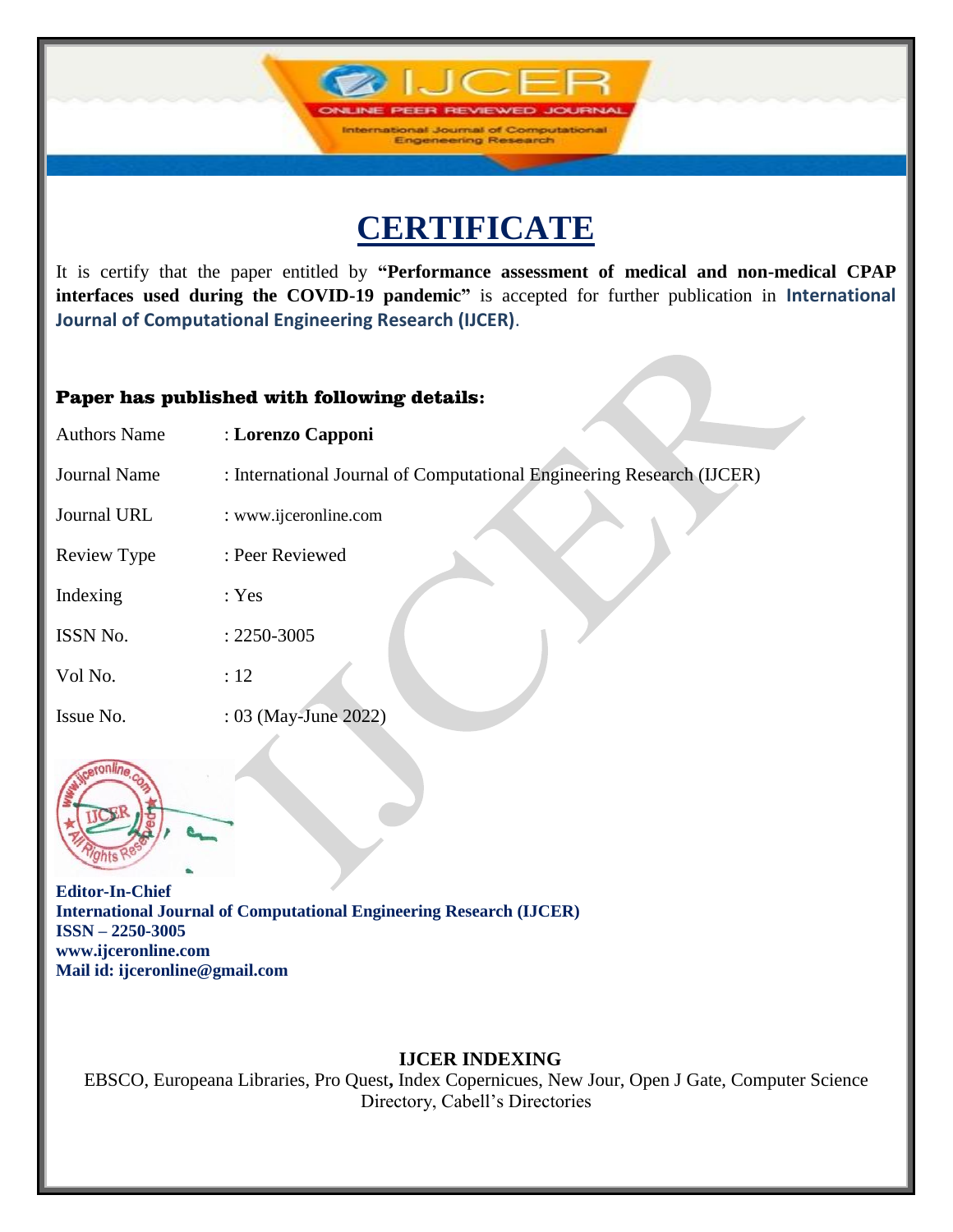**IJCF** 

International Journal of Computation **Engeneering Research** 

It is certify that the paper entitled by **"Performance assessment of medical and non-medical CPAP interfaces used during the COVID-19 pandemic"** is accepted for further publication in **International Journal of Computational Engineering Research (IJCER)**.

#### Paper has published with following details:

| <b>Authors Name</b> | : Ilaria Battistoni                                                   |
|---------------------|-----------------------------------------------------------------------|
| <b>Journal Name</b> | : International Journal of Computational Engineering Research (IJCER) |
| Journal URL         | : www.ijceronline.com                                                 |
| Review Type         | : Peer Reviewed                                                       |
| Indexing            | : Yes                                                                 |
| ISSN No.            | $: 2250 - 3005$                                                       |
| Vol No.             | :12                                                                   |
| Issue No.           | : 03 (May-June 2022)                                                  |



**Editor-In-Chief International Journal of Computational Engineering Research (IJCER) ISSN – 2250-3005 www.ijceronline.com Mail id: ijceronline@gmail.com**

### **IJCER INDEXING**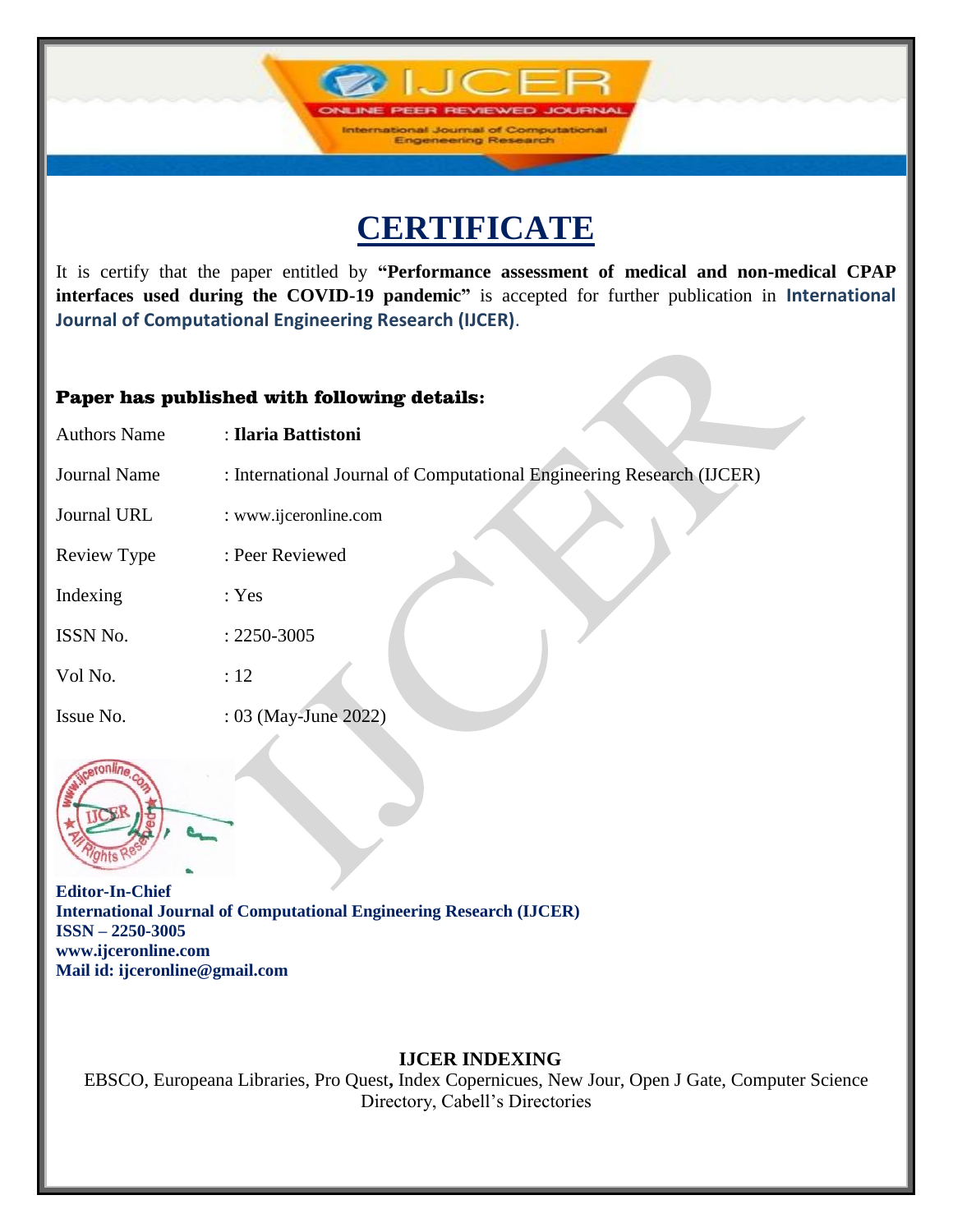**IJCF** 

International Journal of Computation **Engeneering Research** 

It is certify that the paper entitled by **"Performance assessment of medical and non-medical CPAP interfaces used during the COVID-19 pandemic"** is accepted for further publication in **International Journal of Computational Engineering Research (IJCER)**.

#### Paper has published with following details:

| <b>Authors Name</b> | : Tommaso Tocci                                                       |
|---------------------|-----------------------------------------------------------------------|
| <b>Journal Name</b> | : International Journal of Computational Engineering Research (IJCER) |
| Journal URL         | : www.ijceronline.com                                                 |
| Review Type         | : Peer Reviewed                                                       |
| Indexing            | : Yes                                                                 |
| ISSN No.            | $: 2250 - 3005$                                                       |
| Vol No.             | :12                                                                   |
| Issue No.           | : 03 (May-June 2022)                                                  |



**Editor-In-Chief International Journal of Computational Engineering Research (IJCER) ISSN – 2250-3005 www.ijceronline.com Mail id: ijceronline@gmail.com**

### **IJCER INDEXING**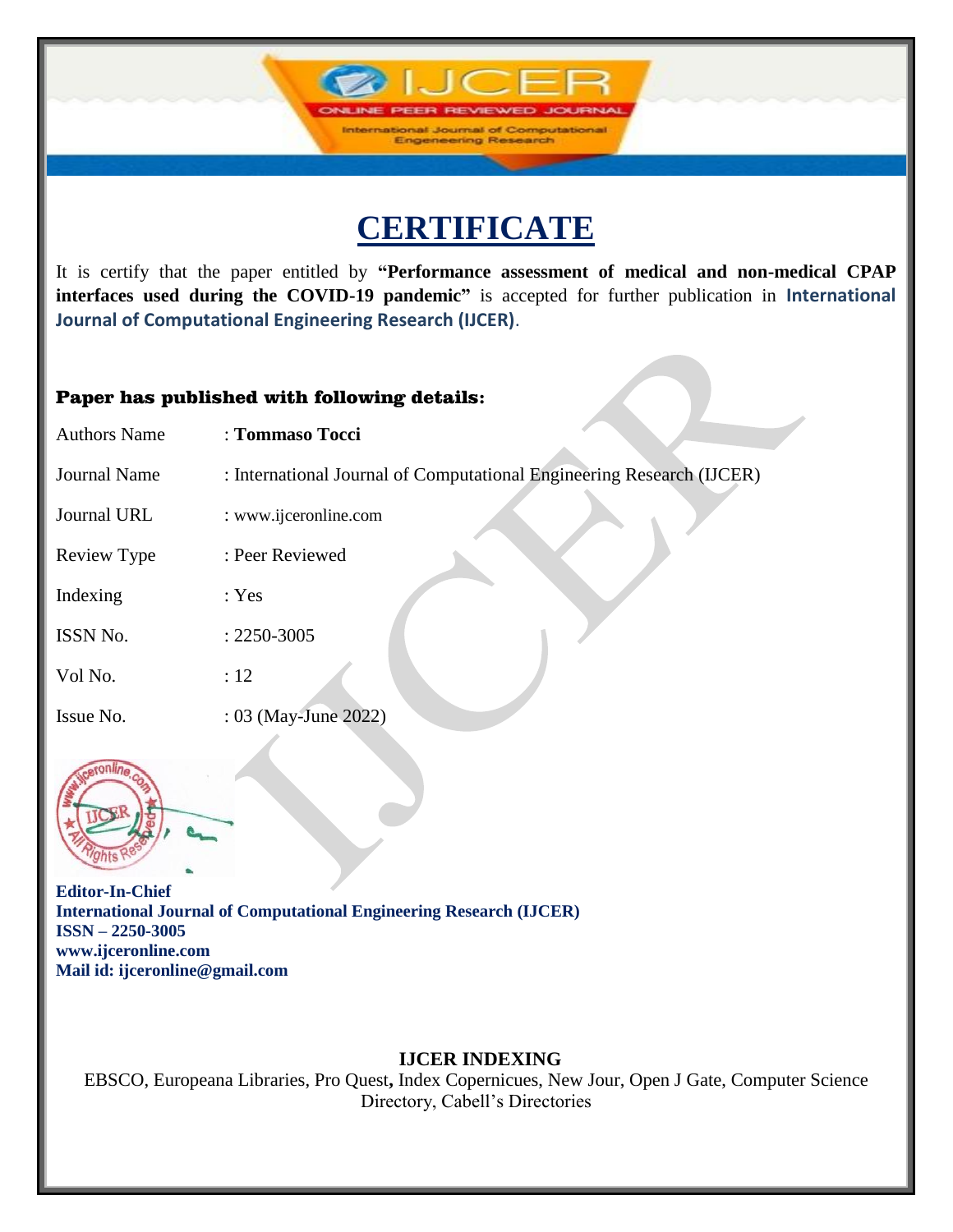**IJCF** 

International Journal of Computation **Engeneering Research** 

It is certify that the paper entitled by **"Performance assessment of medical and non-medical CPAP interfaces used during the COVID-19 pandemic"** is accepted for further publication in **International Journal of Computational Engineering Research (IJCER)**.

#### Paper has published with following details:

| <b>Authors Name</b> | : Giulio Tribbiani                                                    |
|---------------------|-----------------------------------------------------------------------|
| <b>Journal Name</b> | : International Journal of Computational Engineering Research (IJCER) |
| Journal URL         | : www.ijceronline.com                                                 |
| Review Type         | : Peer Reviewed                                                       |
| Indexing            | : Yes                                                                 |
| ISSN No.            | $: 2250 - 3005$                                                       |
| Vol No.             | :12                                                                   |
| Issue No.           | : 03 (May-June 2022)                                                  |



**Editor-In-Chief International Journal of Computational Engineering Research (IJCER) ISSN – 2250-3005 www.ijceronline.com Mail id: ijceronline@gmail.com**

## **IJCER INDEXING**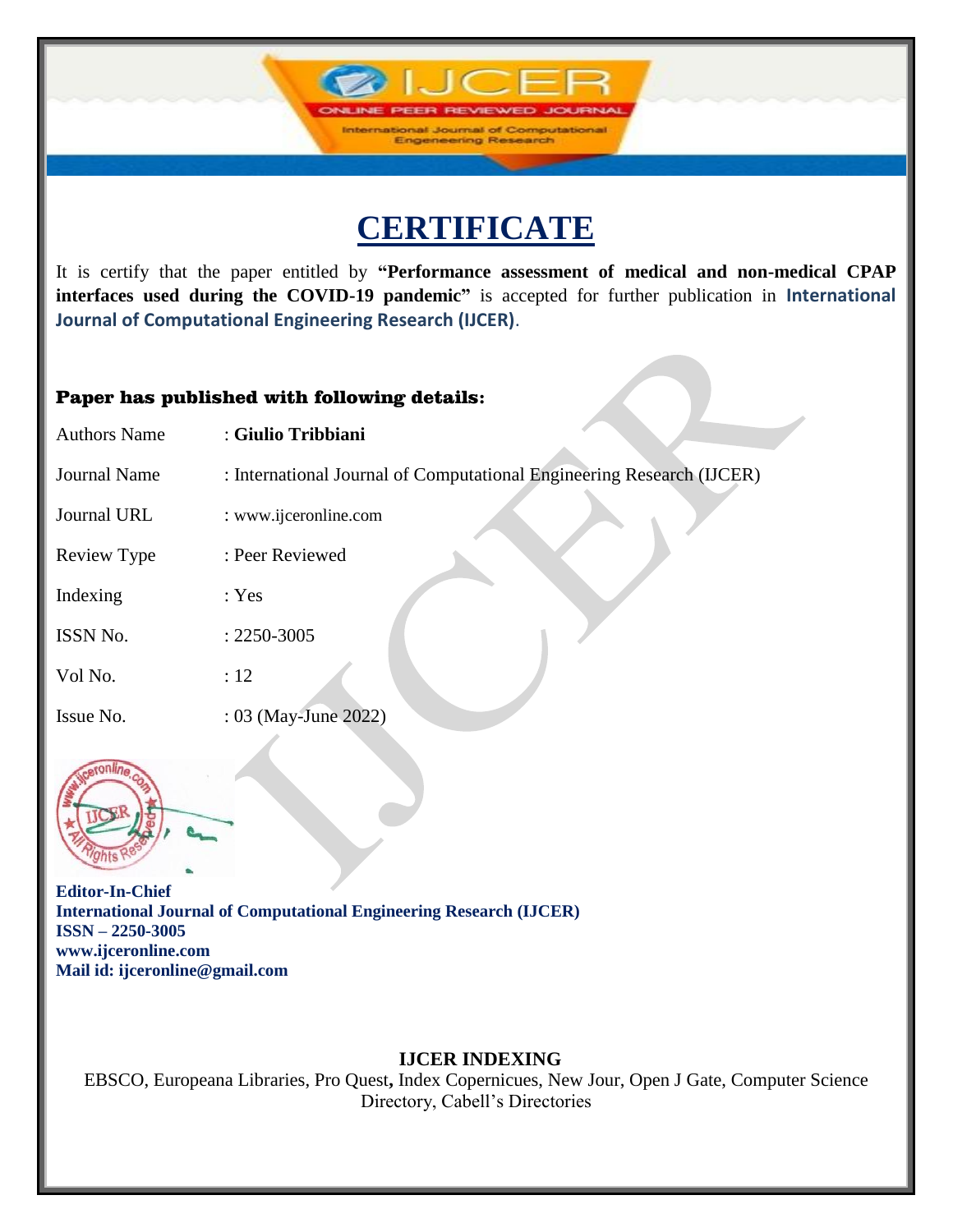**IJCF** 

International Journal of Computation **Engeneering Research** 

It is certify that the paper entitled by **"Performance assessment of medical and non-medical CPAP interfaces used during the COVID-19 pandemic"** is accepted for further publication in **International Journal of Computational Engineering Research (IJCER)**.

#### Paper has published with following details:

| <b>Authors Name</b> | : Francesco Merante                                                   |
|---------------------|-----------------------------------------------------------------------|
| <b>Journal Name</b> | : International Journal of Computational Engineering Research (IJCER) |
| Journal URL         | : www.ijceronline.com                                                 |
| Review Type         | : Peer Reviewed                                                       |
| Indexing            | : Yes                                                                 |
| ISSN No.            | $: 2250 - 3005$                                                       |
| Vol No.             | :12                                                                   |
| Issue No.           | : 03 (May-June 2022)                                                  |



**Editor-In-Chief International Journal of Computational Engineering Research (IJCER) ISSN – 2250-3005 www.ijceronline.com Mail id: ijceronline@gmail.com**

### **IJCER INDEXING**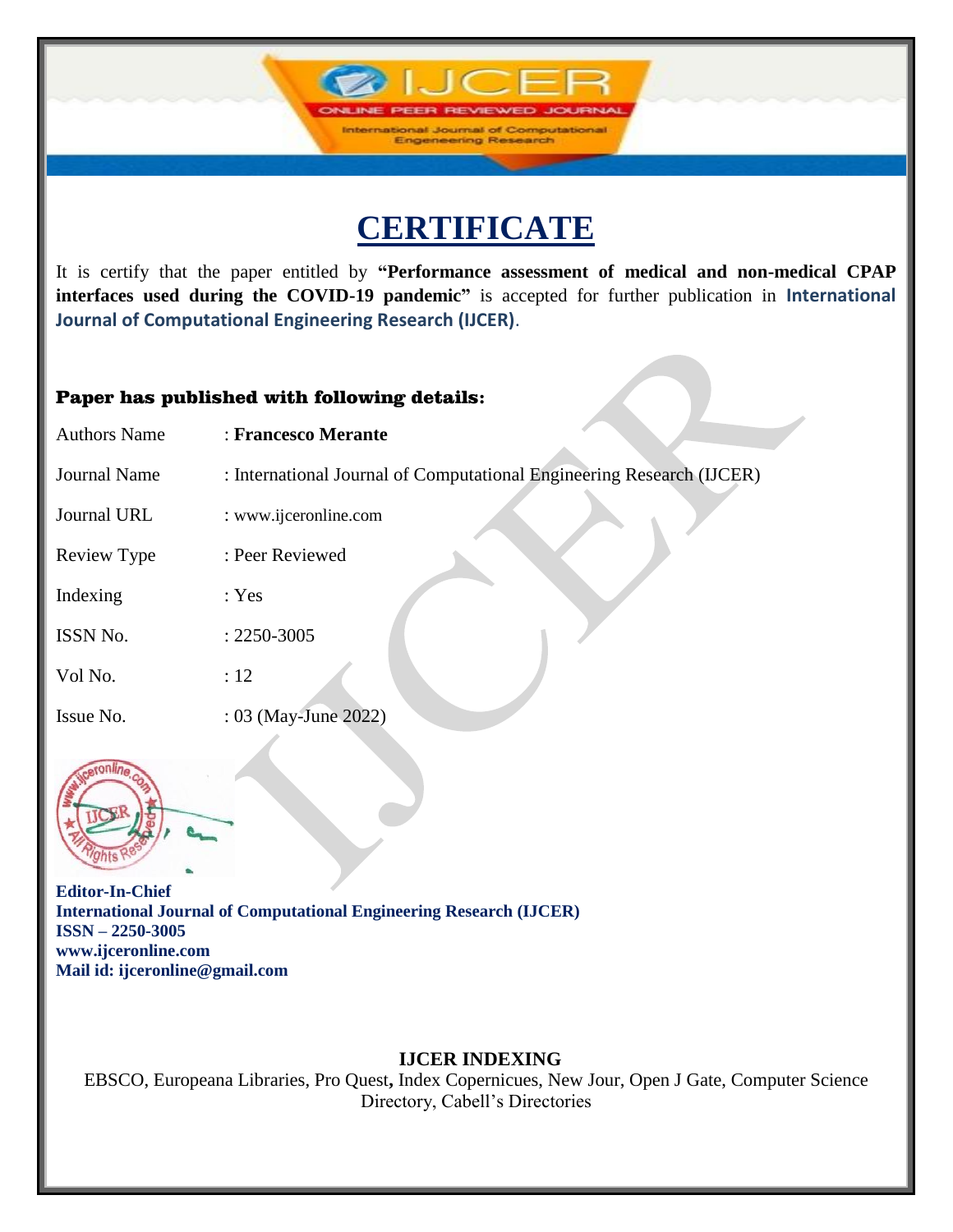**IJCF** 

International Journal of Computation **Engeneering Research** 

It is certify that the paper entitled by **"Performance assessment of medical and non-medical CPAP interfaces used during the COVID-19 pandemic"** is accepted for further publication in **International Journal of Computational Engineering Research (IJCER)**.

#### Paper has published with following details:

| <b>Authors Name</b> | : Matteo Francioni                                                    |
|---------------------|-----------------------------------------------------------------------|
| <b>Journal Name</b> | : International Journal of Computational Engineering Research (IJCER) |
| Journal URL         | : www.ijceronline.com                                                 |
| Review Type         | : Peer Reviewed                                                       |
| Indexing            | : Yes                                                                 |
| ISSN No.            | $: 2250 - 3005$                                                       |
| Vol No.             | :12                                                                   |
| Issue No.           | : 03 (May-June 2022)                                                  |



**Editor-In-Chief International Journal of Computational Engineering Research (IJCER) ISSN – 2250-3005 www.ijceronline.com Mail id: ijceronline@gmail.com**

### **IJCER INDEXING**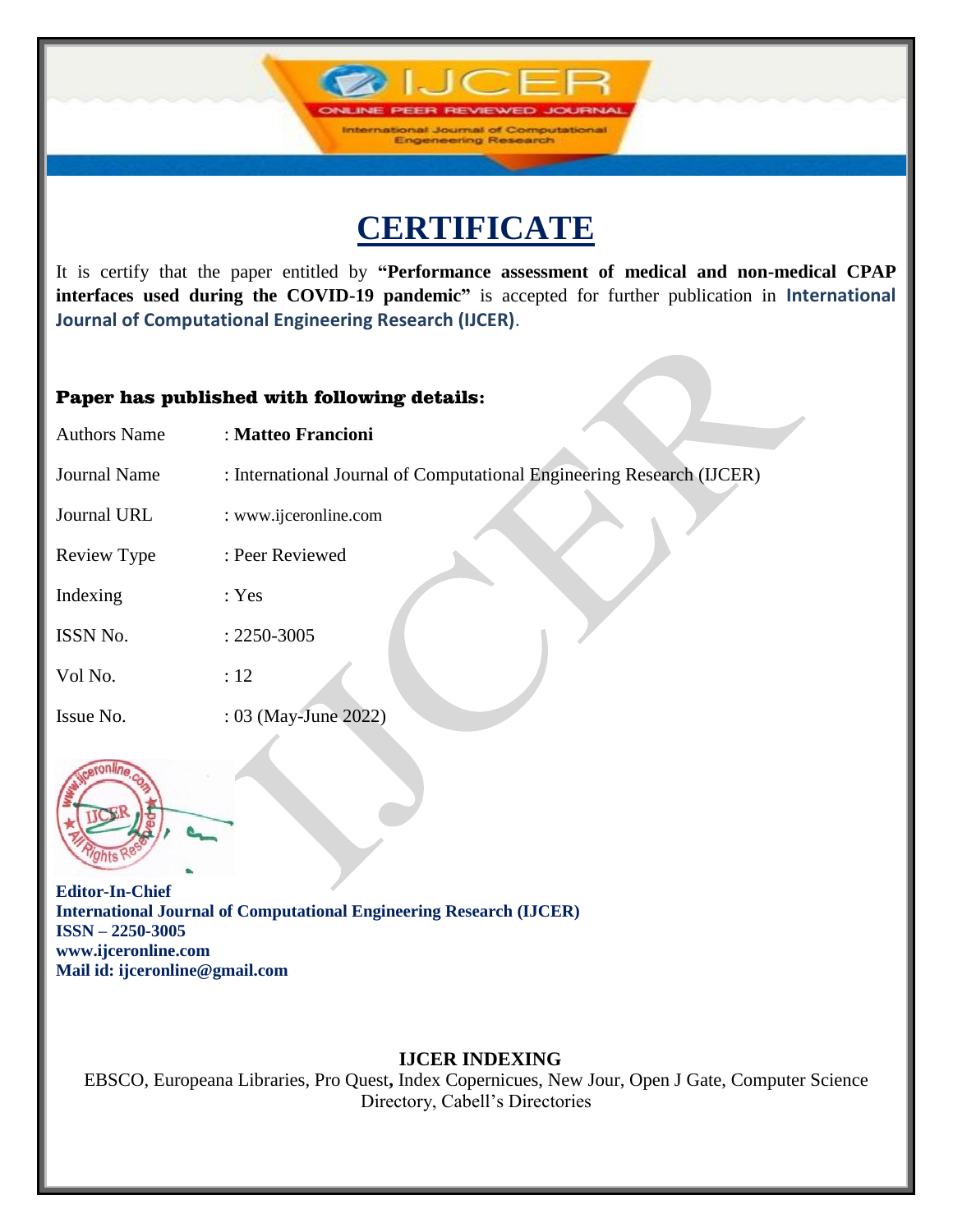**IJCF** 

International Journal of Computation **Engeneering Research** 

It is certify that the paper entitled by **"Performance assessment of medical and non-medical CPAP interfaces used during the COVID-19 pandemic"** is accepted for further publication in **International Journal of Computational Engineering Research (IJCER)**.

#### Paper has published with following details:

| <b>Authors Name</b> | : Maria Vittoria Matassini                                            |
|---------------------|-----------------------------------------------------------------------|
| <b>Journal Name</b> | : International Journal of Computational Engineering Research (IJCER) |
| Journal URL         | : www.ijceronline.com                                                 |
| Review Type         | : Peer Reviewed                                                       |
| Indexing            | : Yes                                                                 |
| ISSN No.            | $: 2250 - 3005$                                                       |
| Vol No.             | :12                                                                   |
| Issue No.           | : 03 (May-June 2022)                                                  |



**Editor-In-Chief International Journal of Computational Engineering Research (IJCER) ISSN – 2250-3005 www.ijceronline.com Mail id: ijceronline@gmail.com**

### **IJCER INDEXING**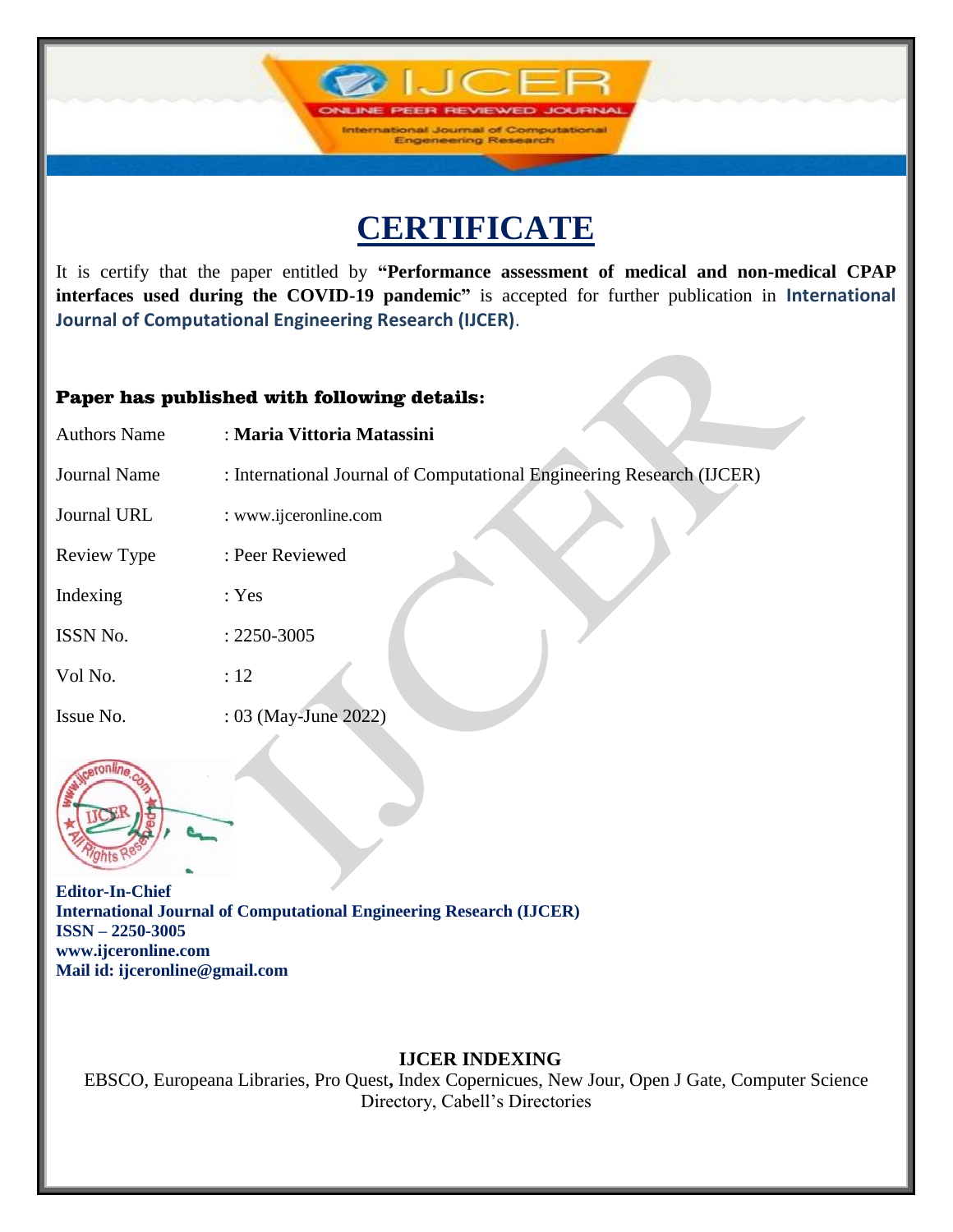**IJCF** 

International Journal of Computation **Engeneering Research** 

It is certify that the paper entitled by **"Performance assessment of medical and non-medical CPAP interfaces used during the COVID-19 pandemic"** is accepted for further publication in **International Journal of Computational Engineering Research (IJCER)**.

#### Paper has published with following details:

| <b>Authors Name</b> | : Giulia Pongetti                                                     |
|---------------------|-----------------------------------------------------------------------|
| <b>Journal Name</b> | : International Journal of Computational Engineering Research (IJCER) |
| Journal URL         | : www.ijceronline.com                                                 |
| Review Type         | : Peer Reviewed                                                       |
| Indexing            | : Yes                                                                 |
| ISSN No.            | $: 2250 - 3005$                                                       |
| Vol No.             | :12                                                                   |
| Issue No.           | : 03 (May-June 2022)                                                  |



**Editor-In-Chief International Journal of Computational Engineering Research (IJCER) ISSN – 2250-3005 www.ijceronline.com Mail id: ijceronline@gmail.com**

### **IJCER INDEXING**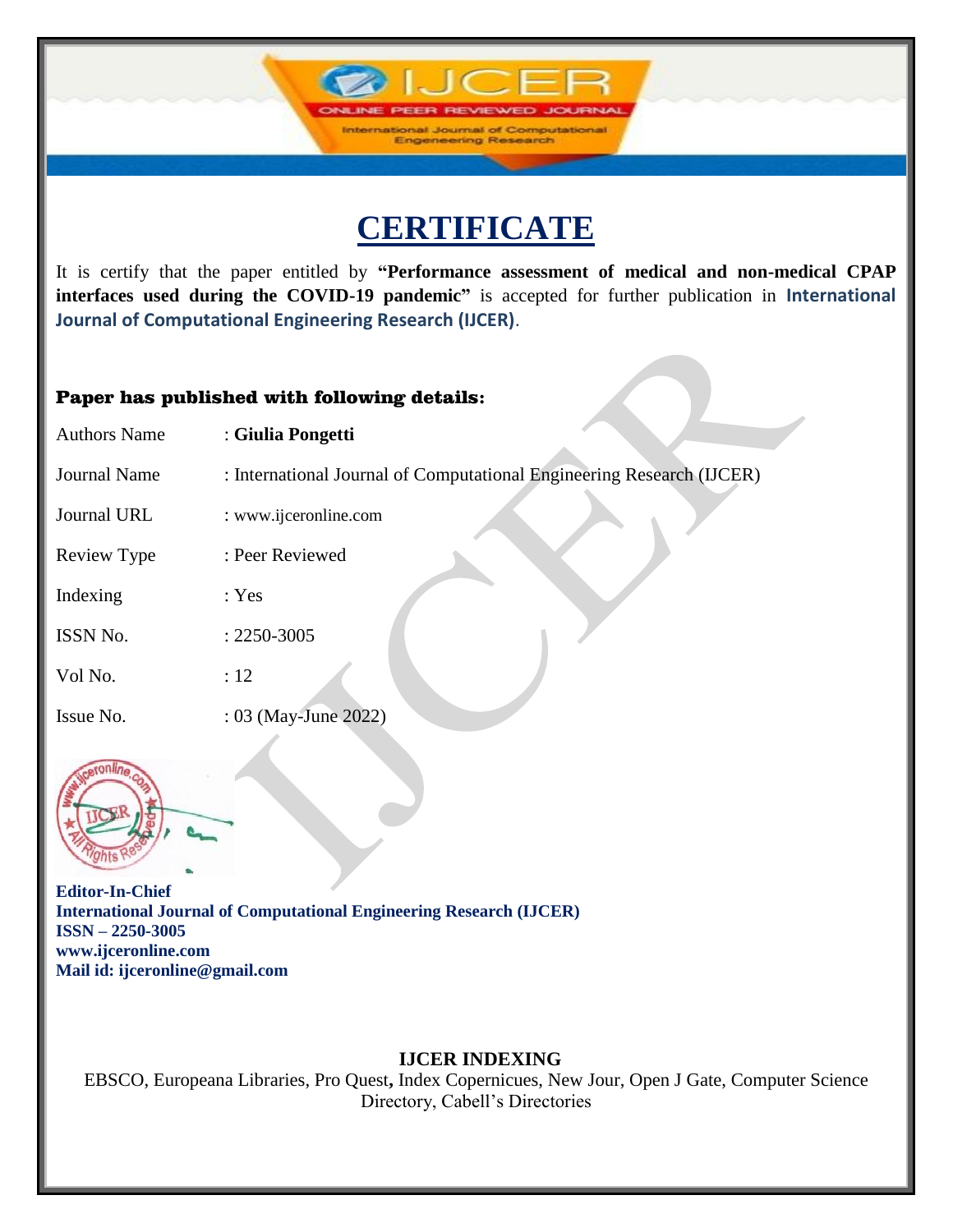**IJCF** 

International Journal of Computation **Engeneering Research** 

It is certify that the paper entitled by **"Performance assessment of medical and non-medical CPAP interfaces used during the COVID-19 pandemic"** is accepted for further publication in **International Journal of Computational Engineering Research (IJCER)**.

### Paper has published with following details:

| <b>Authors Name</b> | : Matilda Skhoza                                                      |
|---------------------|-----------------------------------------------------------------------|
| <b>Journal Name</b> | : International Journal of Computational Engineering Research (IJCER) |
| Journal URL         | : www.ijceronline.com                                                 |
| Review Type         | : Peer Reviewed                                                       |
| Indexing            | : Yes                                                                 |
| ISSN No.            | $: 2250 - 3005$                                                       |
| Vol No.             | :12                                                                   |
| Issue No.           | : 03 (May-June 2022)                                                  |



**Editor-In-Chief International Journal of Computational Engineering Research (IJCER) ISSN – 2250-3005 www.ijceronline.com Mail id: ijceronline@gmail.com**

### **IJCER INDEXING**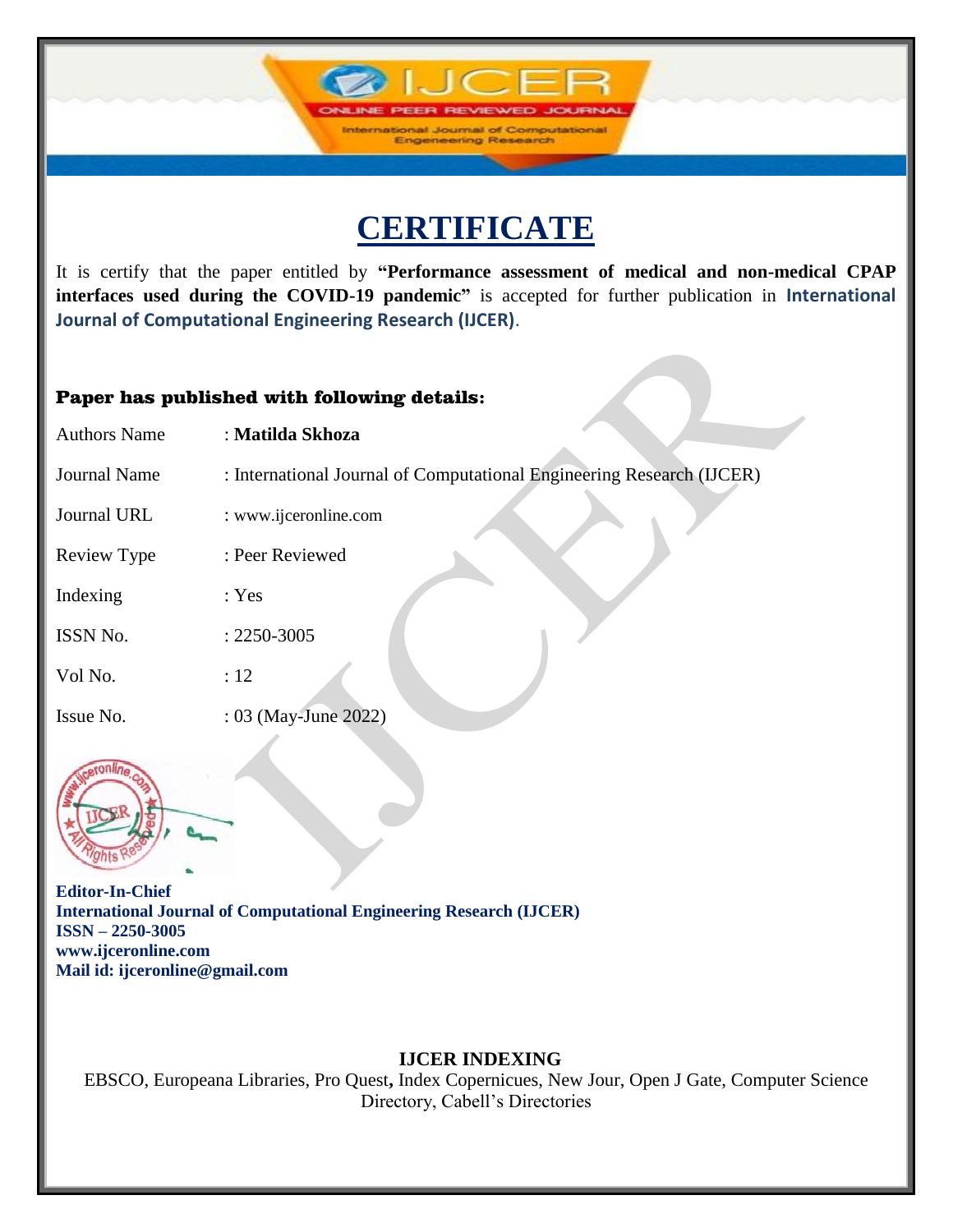**IJCF** 

International Journal of Computation **Engeneering Research** 

It is certify that the paper entitled by **"Performance assessment of medical and non-medical CPAP interfaces used during the COVID-19 pandemic"** is accepted for further publication in **International Journal of Computational Engineering Research (IJCER)**.

#### Paper has published with following details:

| <b>Authors Name</b> | : Luca Angelini                                                       |
|---------------------|-----------------------------------------------------------------------|
| <b>Journal Name</b> | : International Journal of Computational Engineering Research (IJCER) |
| Journal URL         | : www.ijceronline.com                                                 |
| Review Type         | : Peer Reviewed                                                       |
| Indexing            | : Yes                                                                 |
| ISSN No.            | $: 2250 - 3005$                                                       |
| Vol No.             | :12                                                                   |
| Issue No.           | : 03 (May-June 2022)                                                  |



**Editor-In-Chief International Journal of Computational Engineering Research (IJCER) ISSN – 2250-3005 www.ijceronline.com Mail id: ijceronline@gmail.com**

### **IJCER INDEXING**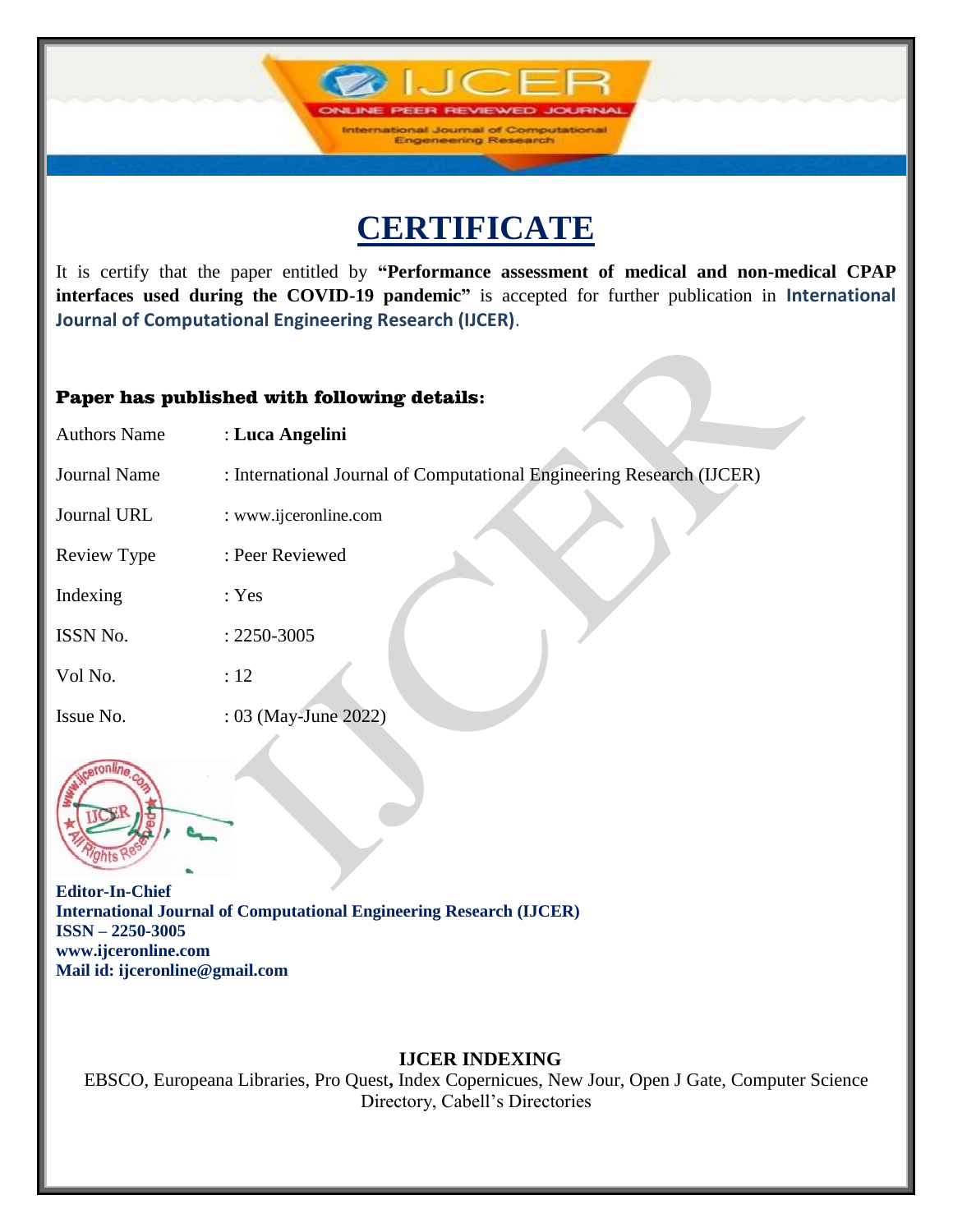**IJCF** 

International Journal of Computation **Engeneering Research** 

It is certify that the paper entitled by **"Performance assessment of medical and non-medical CPAP interfaces used during the COVID-19 pandemic"** is accepted for further publication in **International Journal of Computational Engineering Research (IJCER)**.

#### Paper has published with following details:

| <b>Authors Name</b> | : Roberto Marsili                                                     |
|---------------------|-----------------------------------------------------------------------|
| <b>Journal Name</b> | : International Journal of Computational Engineering Research (IJCER) |
| Journal URL         | : www.ijceronline.com                                                 |
| Review Type         | : Peer Reviewed                                                       |
| Indexing            | : Yes                                                                 |
| ISSN No.            | $: 2250 - 3005$                                                       |
| Vol No.             | :12                                                                   |
| Issue No.           | : 03 (May-June 2022)                                                  |



**Editor-In-Chief International Journal of Computational Engineering Research (IJCER) ISSN – 2250-3005 www.ijceronline.com Mail id: ijceronline@gmail.com**

## **IJCER INDEXING**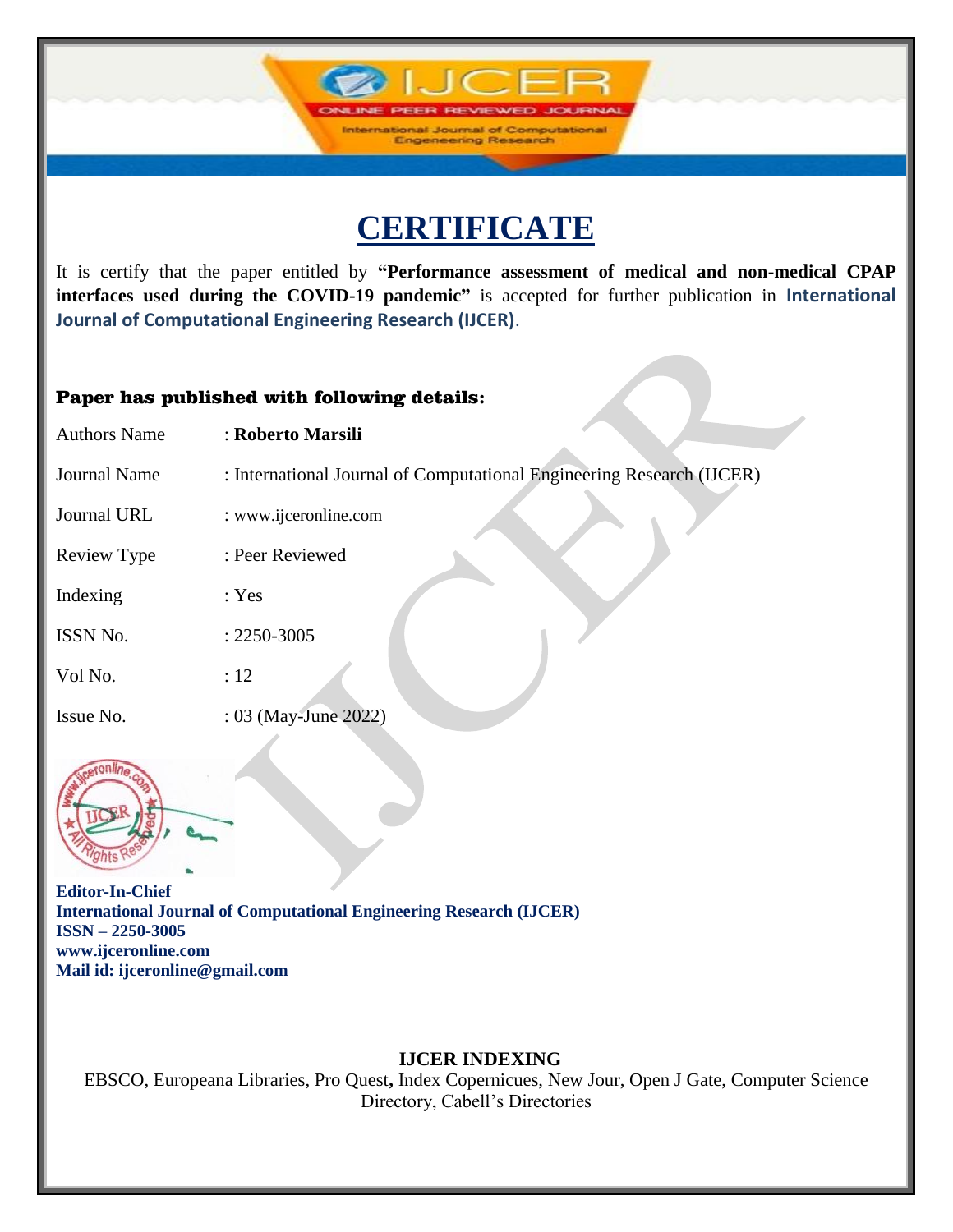**IJCF** 

International Journal of Computation **Engeneering Research** 

It is certify that the paper entitled by **"Performance assessment of medical and non-medical CPAP interfaces used during the COVID-19 pandemic"** is accepted for further publication in **International Journal of Computational Engineering Research (IJCER)**.

#### Paper has published with following details:

| <b>Authors Name</b> | : Marco Mazzanti                                                      |
|---------------------|-----------------------------------------------------------------------|
| <b>Journal Name</b> | : International Journal of Computational Engineering Research (IJCER) |
| Journal URL         | : www.ijceronline.com                                                 |
| Review Type         | : Peer Reviewed                                                       |
| Indexing            | : Yes                                                                 |
| ISSN No.            | $: 2250 - 3005$                                                       |
| Vol No.             | :12                                                                   |
| Issue No.           | : 03 (May-June 2022)                                                  |



**Editor-In-Chief International Journal of Computational Engineering Research (IJCER) ISSN – 2250-3005 www.ijceronline.com Mail id: ijceronline@gmail.com**

### **IJCER INDEXING**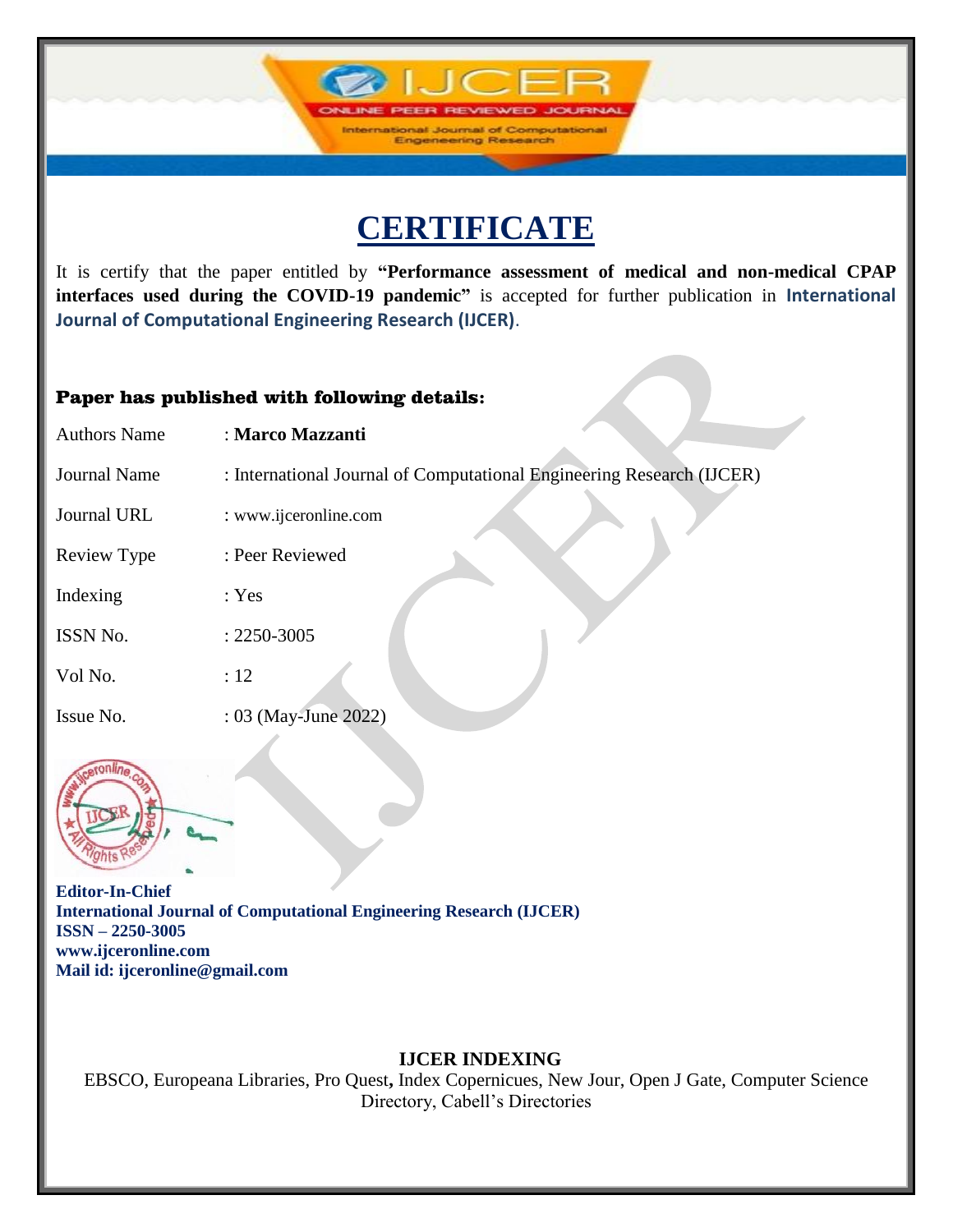**IJCF** 

International Journal of Computation **Engeneering Research** 

It is certify that the paper entitled by **"Performance assessment of medical and non-medical CPAP interfaces used during the COVID-19 pandemic"** is accepted for further publication in **International Journal of Computational Engineering Research (IJCER)**.

#### Paper has published with following details:

| <b>Authors Name</b> | : Gian Piero Perna                                                    |
|---------------------|-----------------------------------------------------------------------|
| <b>Journal Name</b> | : International Journal of Computational Engineering Research (IJCER) |
| Journal URL         | : www.ijceronline.com                                                 |
| Review Type         | : Peer Reviewed                                                       |
| Indexing            | : Yes                                                                 |
| ISSN No.            | $: 2250 - 3005$                                                       |
| Vol No.             | :12                                                                   |
| Issue No.           | : 03 (May-June 2022)                                                  |



**Editor-In-Chief International Journal of Computational Engineering Research (IJCER) ISSN – 2250-3005 www.ijceronline.com Mail id: ijceronline@gmail.com**

### **IJCER INDEXING**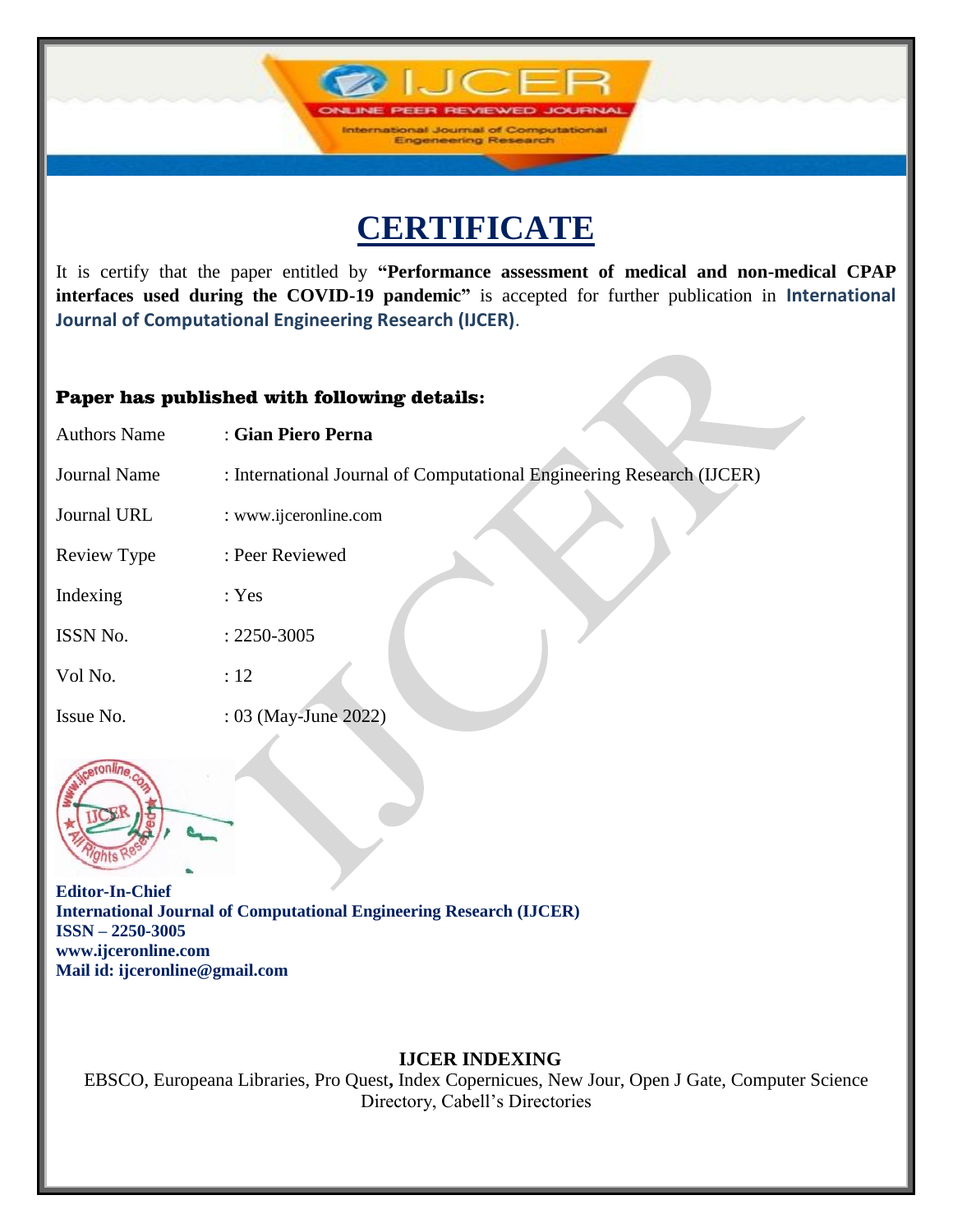**IJCF** 

International Journal of Computation **Engeneering Research** 

It is certify that the paper entitled by **"Performance assessment of medical and non-medical CPAP interfaces used during the COVID-19 pandemic"** is accepted for further publication in **International Journal of Computational Engineering Research (IJCER)**.

#### Paper has published with following details:

| <b>Authors Name</b> | : Gianluca Rossi                                                      |
|---------------------|-----------------------------------------------------------------------|
| <b>Journal Name</b> | : International Journal of Computational Engineering Research (IJCER) |
| Journal URL         | : www.ijceronline.com                                                 |
| Review Type         | : Peer Reviewed                                                       |
| Indexing            | : Yes                                                                 |
| ISSN No.            | $: 2250 - 3005$                                                       |
| Vol No.             | :12                                                                   |
| Issue No.           | : 03 (May-June 2022)                                                  |



**Editor-In-Chief International Journal of Computational Engineering Research (IJCER) ISSN – 2250-3005 www.ijceronline.com Mail id: ijceronline@gmail.com**

### **IJCER INDEXING**